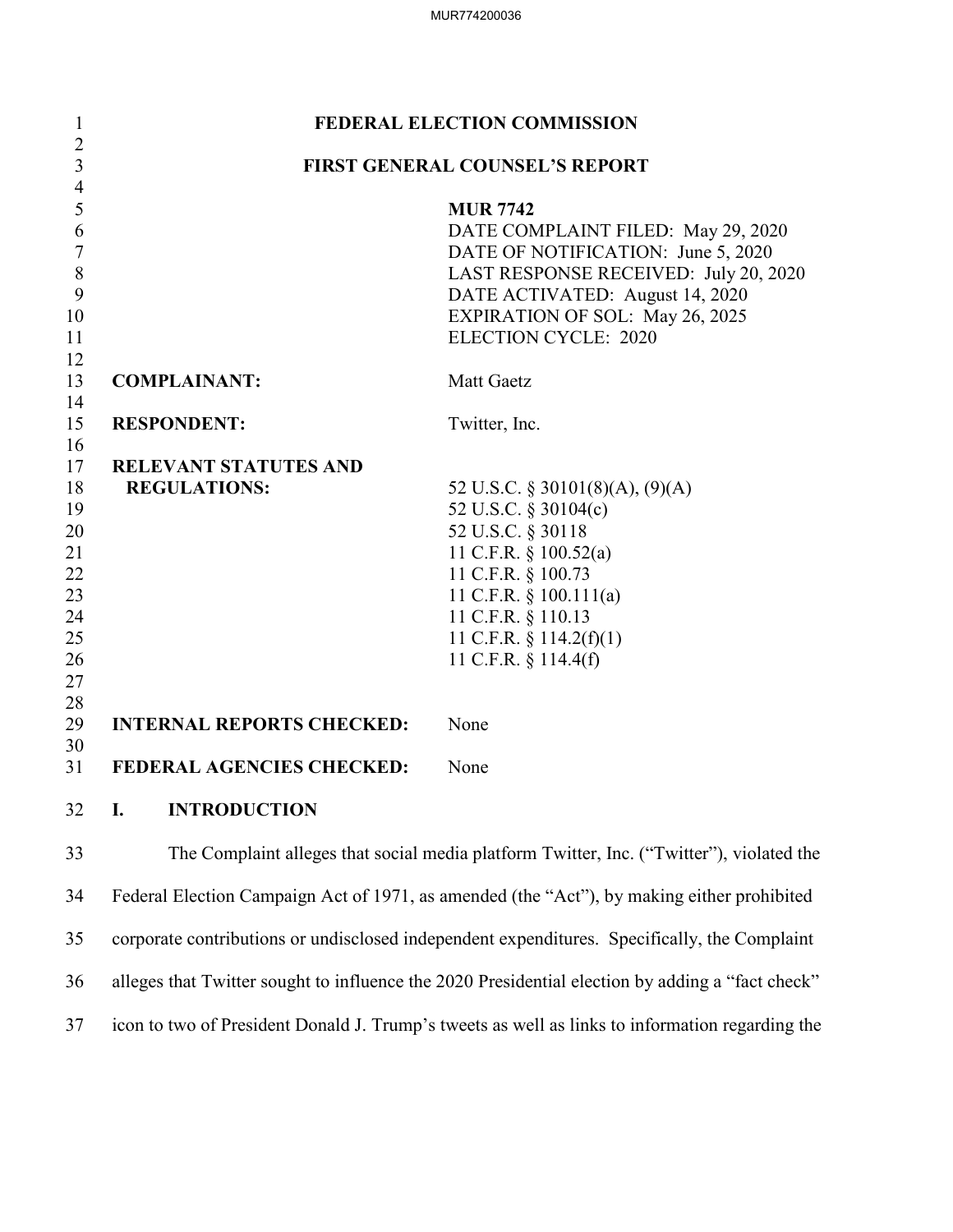MUR 7742 (Twitter, Inc.) First General Counsel's Report Page 2 of 13

| $\mathbf{1}$   | accuracy of the statements in Trump's tweets. <sup>1</sup> The Complaint also argues that Twitter, as a          |
|----------------|------------------------------------------------------------------------------------------------------------------|
| $\overline{2}$ | platform for political debate, falls within the scope of the Commission's debate regulations and                 |
| $\mathfrak{Z}$ | that Twitter failed to use objective criteria for selecting participants as it was required to do. <sup>2</sup>  |
| $\overline{4}$ | Accordingly, the Complaint alleges that Twitter's costs in fact-checking Trump's tweets                          |
| 5              | constitute prohibited in-kind contributions. <sup>3</sup> In the alternative, the Complaint alleges that Twitter |
| 6              | "expressly advocat[ed]" against Trump's reelection through its "fact checks" and, in so doing,                   |
| $\tau$         | made unreported independent expenditures. <sup>4</sup>                                                           |
| 8              | Twitter filed a Response arguing that it added the "fact checks" for commercial reasons                          |
| 9              | and not for the purpose of influencing a federal election. <sup>5</sup> In addition, Twitter argues that:        |
| 10             | (1) the "fact checks" qualify for the media exemption; $(2)$ the "fact checks" do not meet the                   |
| 11             | definition of a contribution because Twitter offers its services for free and there are no                       |
| 12             | allegations that Twitter engaged in coordination with any of Trump's opponents; <sup>7</sup> and (3) its         |
| 13             | course of conduct was generally protected by the First Amendment. <sup>8</sup>                                   |
| 14             | As discussed below, the available information indicates that Twitter's costs to implement                        |
| 15             | the "fact check" feature could not have resulted in an in-kind contribution because the "fact                    |
|                |                                                                                                                  |

<span id="page-1-0"></span>16 checks" at issue do not meet the definitions of electioneering communications or public

- $\frac{1}{1}$ Compl. at 12-15 (May 29, 2020).
- <span id="page-1-1"></span>2 *Id*. at 2.
- <span id="page-1-2"></span>3 *Id.* at 12-14.
- <span id="page-1-3"></span>4 *Id.* at 14-15.
- <span id="page-1-4"></span>5 Resp. at 1-2, 10-12 (July 20, 2020).
- <span id="page-1-5"></span>6 *Id*. at 12-13.
- <span id="page-1-6"></span>7 *Id*. at 13-14.
- <span id="page-1-7"></span>8 *Id*. at 14.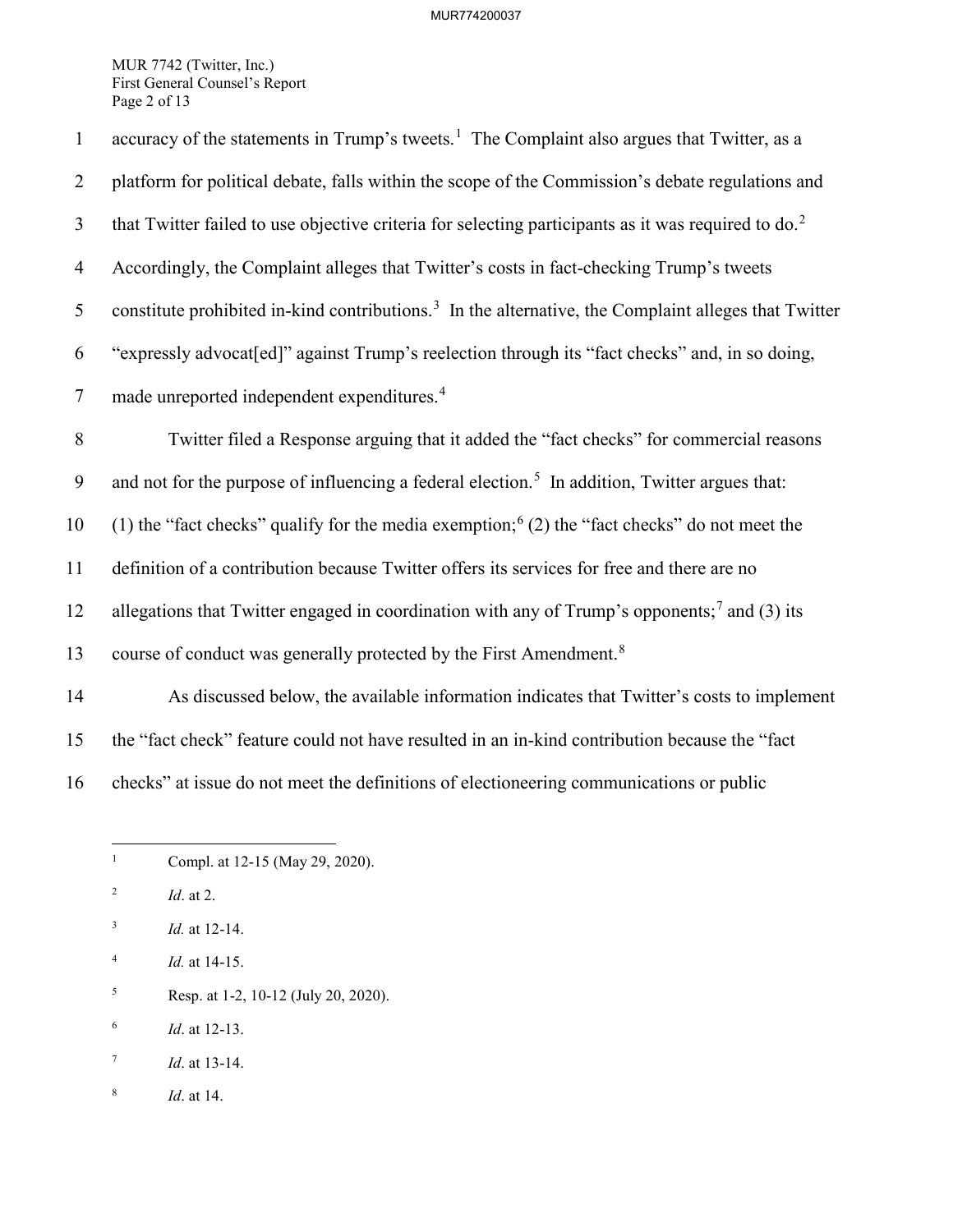MUR 7742 (Twitter, Inc.) First General Counsel's Report Page 3 of 13

1 communications and because there is no indication that Twitter acted in coordination with any 2 federal candidate or committee. Further, because Twitter's communications in connection with 3 the "fact checks" do not expressly advocate the election or defeat of a federal candidate, its 4 implementation costs were not independent expenditures either. Accordingly, we recommend 5 that the Commission find no reason to believe that Twitter violated 52 U.S.C. § 30118(a) by 6 making prohibited in-kind contributions or 52 U.S.C. § 30104(c) by failing to disclose 7 independent expenditures.

# 8 **II. FACTUAL BACKGROUND**

9 Founded in 2007, Twitter is a large web-based social networking platform that allows 10 users to publicly communicate for free in messages of up to 280 characters.<sup>[9](#page-2-0)</sup> Twitter states that 11 all 100 United States Senators, 50 state governors, and nearly every member of the U.S. House 12 of Representatives have Twitter accounts.<sup>10</sup> In addition, Twitter states that it has "166 million" 13 monetizable daily active users" and had revenue of \$800 million in the first quarter of  $2020$ .<sup>[11](#page-2-2)</sup> 14 According to Twitter, one of its most important challenges in recent years has been "to 15 combat the spread of misinformation on its platform," which has put Twitter in a position of 16 "trying to strike a balance between free expression and preventing the spread of misleading

17 information."<sup>[12](#page-2-3)</sup> As a result, Twitter has taken steps to limit misinformation on its platform. For

<span id="page-2-0"></span><sup>-&</sup>lt;br>9 *Id*. at 2.

<span id="page-2-1"></span><sup>10</sup> *Id*.

<span id="page-2-2"></span><sup>11</sup> *Id*.

<span id="page-2-3"></span><sup>12</sup> *Id*. at 4 (quoting Queenie Wong, *Political Ads Put Twitter, Facebook and Google in a Bind. Here's Why*, CNET (May 18, 2020), https://www.cnet.com/features/political-ads-put-twitter-facebook-and-google-in-a-bindheres-why).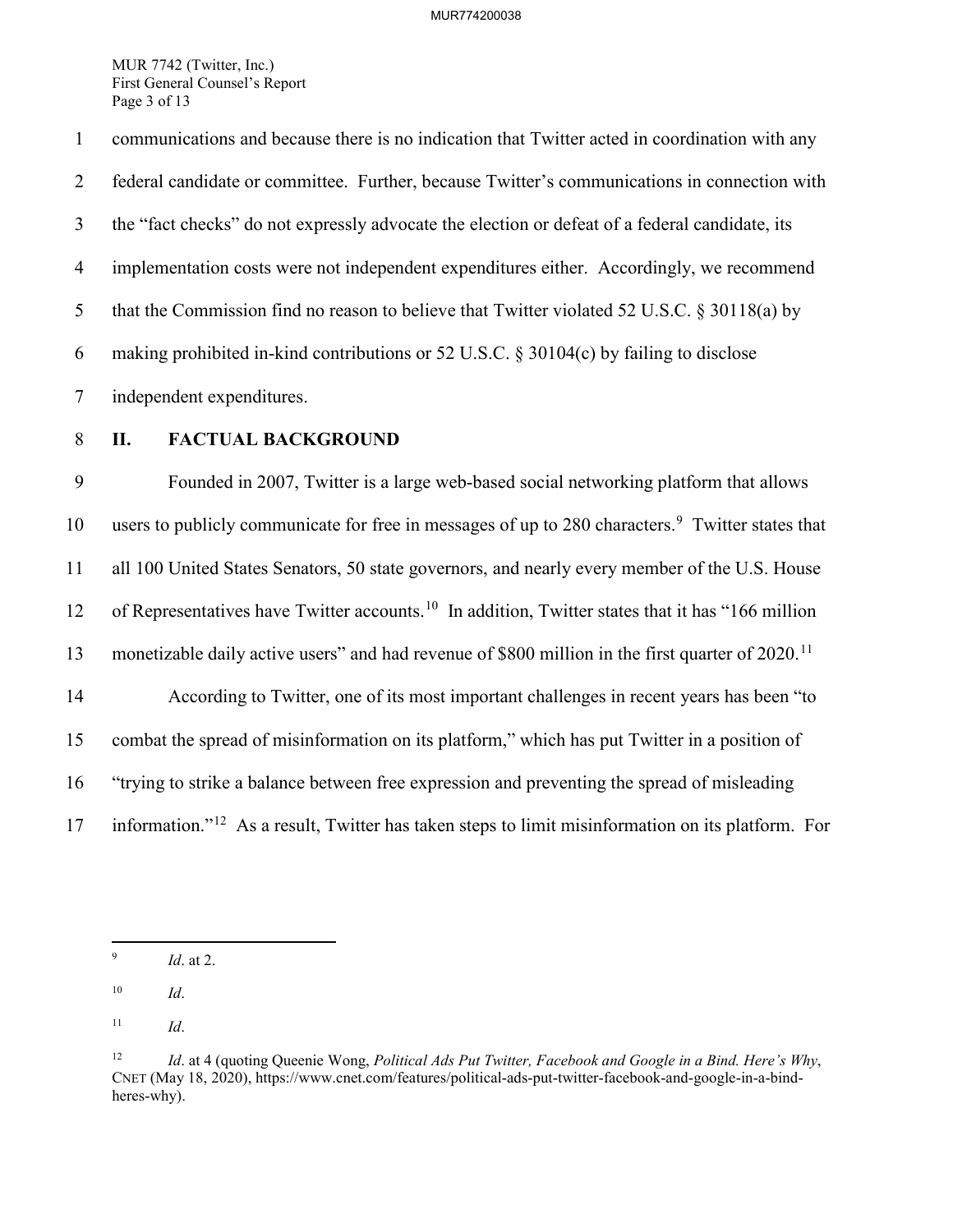MUR 7742 (Twitter, Inc.) First General Counsel's Report Page 4 of 13

| $\mathbf{1}$        | example, in late 2019, Twitter banned all political advertising from its service. <sup>13</sup> Furthermore, in                                                                                                                                                                                         |
|---------------------|---------------------------------------------------------------------------------------------------------------------------------------------------------------------------------------------------------------------------------------------------------------------------------------------------------|
| $\overline{2}$      | response to misinformation about the COVID-19 pandemic, on May 11, 2020, Twitter                                                                                                                                                                                                                        |
| $\overline{3}$      | announced that it was "introducing new labels and warning messages that will provide additional                                                                                                                                                                                                         |
| $\overline{4}$      | context and information on some Tweets containing disputed or misleading information related                                                                                                                                                                                                            |
| 5                   | to COVID-19." <sup>14</sup> Also in May 2020, Twitter expanded its existing "Election Integrity Policy"                                                                                                                                                                                                 |
| 6                   | by making it a "Civic Integrity Policy," both of which broadly forbid the use of Twitter's                                                                                                                                                                                                              |
| $\tau$              | services for the purpose of posting misleading information about voting. <sup>15</sup> The Civic Integrity                                                                                                                                                                                              |
| 8                   | Policy begins with a bold-faced warning:                                                                                                                                                                                                                                                                |
|                     |                                                                                                                                                                                                                                                                                                         |
| 9<br>10<br>11<br>12 | You may not use Twitter's services for the purpose of manipulating or<br>interfering in elections or other civic processes. This includes posting<br>or sharing content that may suppress participation or mislead people<br>about when, where, or how to participate in a civic process. <sup>16</sup> |
| 13                  | The policy goes on to describe the types of behavior Twitter intended to prohibit, including the                                                                                                                                                                                                        |
| 14                  | posting of misleading information about how to participate in an election as well as posts                                                                                                                                                                                                              |
| 15                  | attempting to increase voter suppression and intimidate voters. <sup>17</sup>                                                                                                                                                                                                                           |
| 16                  | On May 26, 2020, Trump posted two tweets asserting that the use of mail-in ballots                                                                                                                                                                                                                      |

<span id="page-3-4"></span> $17$  Resp. at 5-6.

<span id="page-3-0"></span> $\overline{a}$ 13 *Id*. (citing Rachel Lerman and Barbara Ortuatay, *Twitter Bans Political Ads Ahead of 2020 Election*, ASSOCIATED PRESS (Oct. 30, 2019), https://apnews.com/63057938a5b64d3592f800de19f443bc).

<span id="page-3-1"></span><sup>&</sup>lt;sup>14</sup> Twitter, "Updating our approach to misleading information." (May 11, 2020), [https://blog.twitter.com/en\\_us/topics/product/2020/updating-our-approach-to-misleading-information.html.](https://blog.twitter.com/en_us/topics/product/2020/updating-our-approach-to-misleading-information.html)

<span id="page-3-2"></span><sup>15</sup> Resp. at 7, n.36.

<span id="page-3-3"></span><sup>&</sup>lt;sup>16</sup> *Id.* at 5. The current version of Twitter's Civic Integrity Policy also includes a warning that "we may label and reduce the visibility of Tweets containing false or misleading information about civic processes in order to provide additional context." Twitter, "Civic Integrity Policy." (Oct. 2020), [https://help.twitter.com/en/rules-and](https://help.twitter.com/en/rules-and-policies/election-integrity-policy)[policies/election-integrity-policy.](https://help.twitter.com/en/rules-and-policies/election-integrity-policy)

<span id="page-3-5"></span><sup>18</sup> Twitter, @realDonaldTrump, May 26, 2020, 8:17am, [https://twitter.com/realDonaldTrump/status/1265255835124539392.](https://twitter.com/realDonaldTrump/status/1265255835124539392)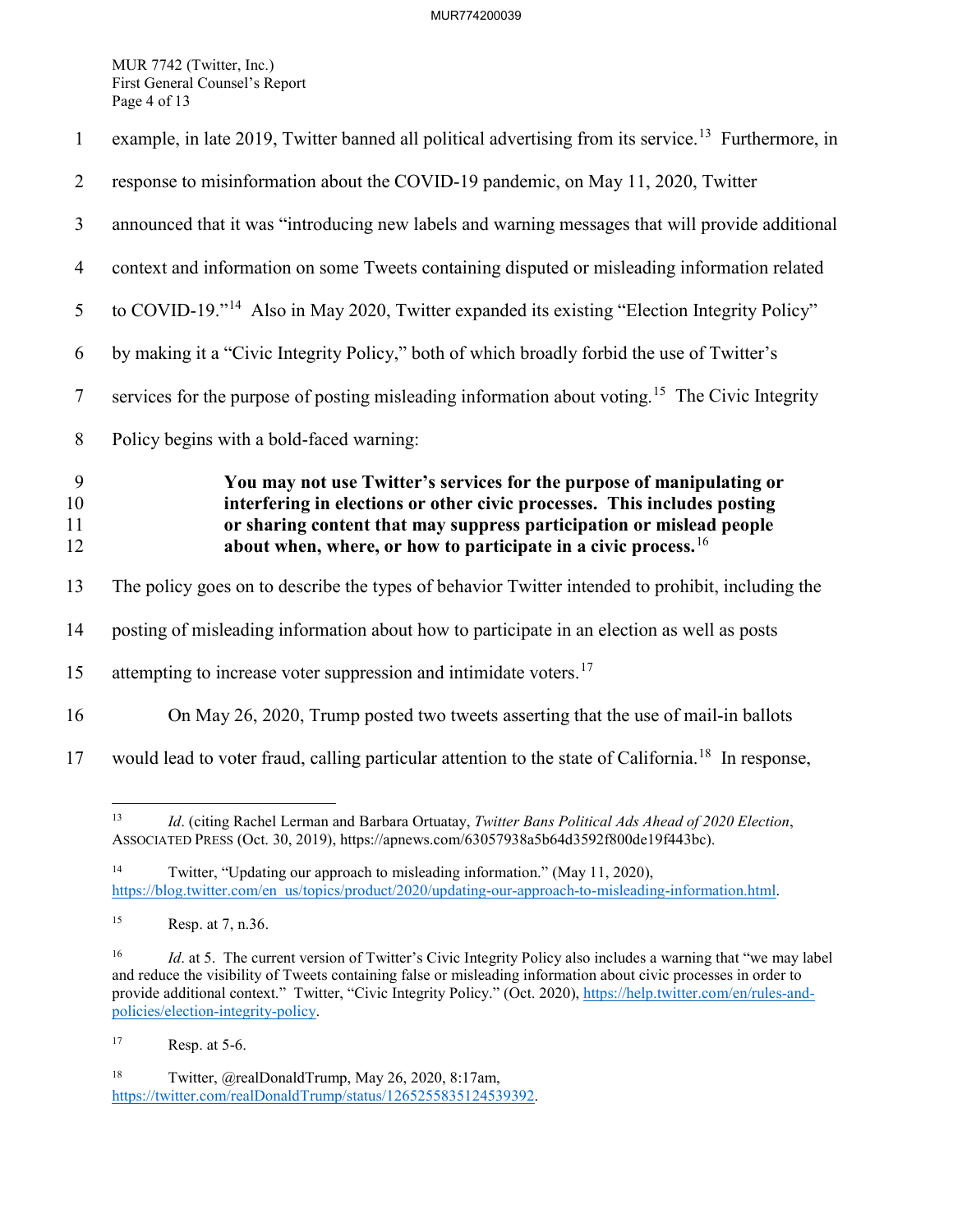MUR 7742 (Twitter, Inc.) First General Counsel's Report Page 5 of 13

- 1 Twitter appended an exclamation-point icon with text reading "Get the facts about mail-in
- 2 ballots" below both tweets. The tweets currently still appear with that icon, as seen below:



There is NO WAY (ZERO!) that Mail-In Ballots will be anything less than substantially fraudulent. Mail boxes will be robbed, ballots will be forged & even illegally printed out & fraudulently signed. The Governor of California is sending Ballots to millions of people, anyone.....



- 4 When users click through these "fact check" links, they are presented with a short article that
- 5 appears as follows:  $19$

3

<span id="page-4-0"></span> $\overline{a}$ 19 Twitter, "Trump makes unsubstantiated claim that mail-in ballots will lead to voter fraud." (May 26, 2020), [https://twitter.com/i/events/1265330601034256384.](https://twitter.com/i/events/1265330601034256384)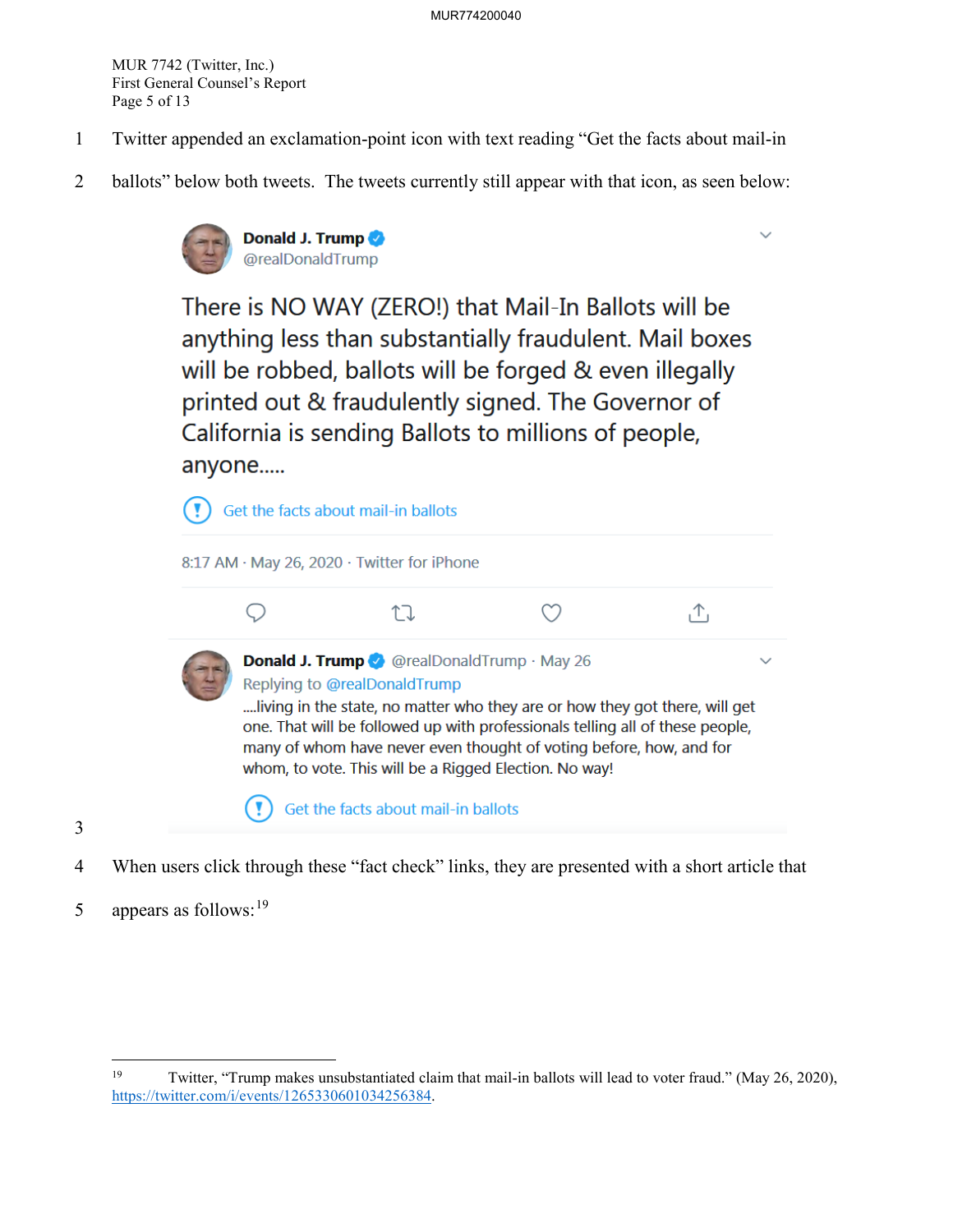1

# Trump makes unsubstantiated claim that mail-in ballots will lead to voter fraud

On Tuesday, President Trump made a series of claims about potential voter fraud after California Governor Gavin Newsom announced an effort to expand mail-in voting in California during the COVID-19 pandemic. These claims are unsubstantiated, according to CNN, Washington Post and others. Experts say mailin ballots are very rarely linked to voter fraud.

- 2 On the day after adding these labels and additional content, Twitter used its own account to
- 3 explain why it added the labels and information.
- 4 We added a label to two @realDonaldTrump Tweets about California's vote-
- 5 by-mail plans as part of our efforts to enforce our civic integrity policy. We
- 6 believe those Tweets could confuse voters about what they need to do to
- $7$  receive a ballot and participate in the election process.<sup>[20](#page-5-0)</sup>
- 8 We also wanted to provide additional context and conversation with regard to
- 9 voter fraud and mail-in ballots. We have a range of remediations, and in some 10 cases we add labels that link to more context.  $21$
- 11 Following the 2020 general election, months after the Complaint was filed, Twitter again
- 12 added "fact check" labels to certain of Trump's tweets. $^{22}$  $^{22}$  $^{22}$
- 13 The Response primarily argues that Twitter undertook its labeling program and
- 14 labeled Trump's tweet for a commercial, rather than electoral, purpose.<sup>[23](#page-5-3)</sup> Twitter CEO
- 15 Jack Dorsey told a Senate committee that the labeling program does not influence the

<span id="page-5-0"></span> $\overline{a}$ <sup>20</sup> Twitter,  $\omega$ TwitterSafety, May 27, 2020, 10:54 p.m., [https://twitter.com/TwitterSafety/status/1265838823663075341.](https://twitter.com/TwitterSafety/status/1265838823663075341)

<span id="page-5-1"></span><sup>&</sup>lt;sup>21</sup> Twitter,  $@T$ witterSafety, May 27, 2020, 10:54 p.m., [https://twitter.com/TwitterSafety/status/1265838824451694597.](https://twitter.com/TwitterSafety/status/1265838824451694597)

<span id="page-5-2"></span><sup>22</sup> *See, e.g*., Twitter, @realDonaldTrump, Nov. 4, 12:49 a.m., [https://twitter.com/realDonaldTrump/status/1323864823680126977;](https://twitter.com/realDonaldTrump/status/1323864823680126977) Twitter, @realDonaldTrump, Nov. 4, 4:56 p.m., [https://twitter.com/realDonaldTrump/status/1324108206801563650.](https://twitter.com/realDonaldTrump/status/1324108206801563650)

<span id="page-5-3"></span><sup>23</sup> Resp. at 1-2, 10-12.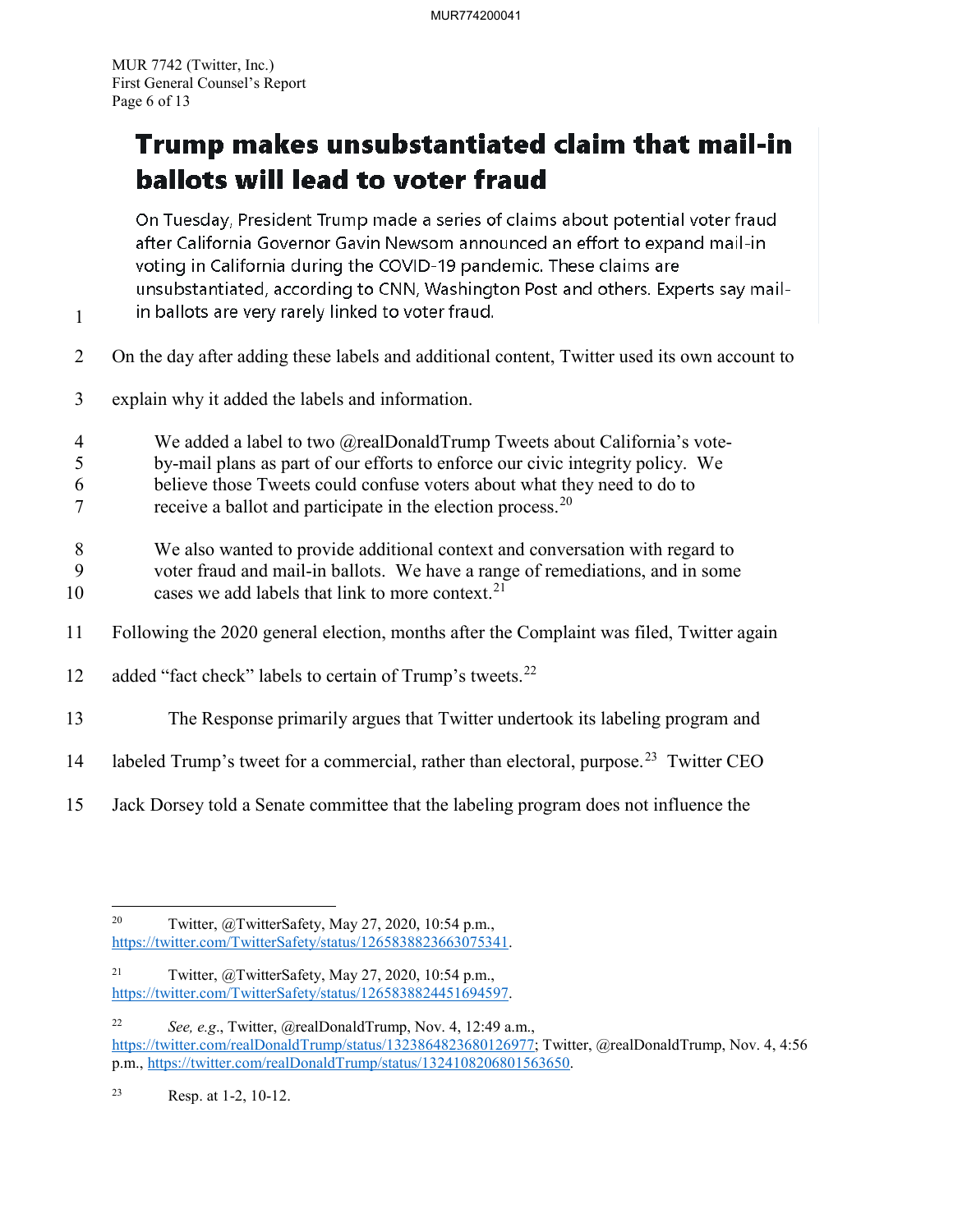MUR 7742 (Twitter, Inc.) First General Counsel's Report Page 7 of 13

1 election, but rather is there to "protect the conversation and the integrity of the

2 conversation around the elections."<sup>[24](#page-6-0)</sup>

# 3 **III. LEGAL ANALYSIS**

# 4 **A. The Commission Should Find No Reason to Believe that Twitter Made a**  5 **Prohibited in-Kind Contribution**

6 The Act prohibits corporations from making contributions to federal candidates, and

7 likewise bars political committees, other than independent expenditure-only political committees

8 and committees with hybrid accounts, from knowingly accepting corporate contributions.<sup>[25](#page-6-1)</sup> The

9  $\text{term}$  "contribution" includes "all in-kind contributions."<sup>[26](#page-6-2)</sup> As most relevant here, in-kind

10 contributions include, *inter alia*, coordinated communications, subject to a three-part test

11 codified at 11 C.F.R. § 109.21, and coordinated expenditures, defined at 11 C.F.R. § 109.20(a).

- 12 Under the Commission's coordinated communications regulation, the communication at issue
- 13 must: (1) be paid for by a third party; (2) satisfy a "content" standard; and (3) satisfy a

<span id="page-6-0"></span> $\overline{a}$ 24 Testimony of Jack Dorsey before the Senate Commerce Committee (Nov. 17, 2020); *see also* Resp. at 4 ("In response to this criticism and to further improve the health of the conversations on its platform, Twitter implemented new measures to prevent the dissemination of misinformation by political figures and about important social issues.").

<span id="page-6-1"></span><sup>25 52</sup> U.S.C. § 30118(a); 11 C.F.R. § 114.2(b), Note to Paragraph (b) (explaining that corporations and labor organizations may make contributions to nonconnected political committees that make only independent expenditures, or to separate accounts maintained by nonconnected political committees for making only independent expenditures).

<span id="page-6-2"></span><sup>26 11</sup> C.F.R. § 100.52(d); *see also* 52 U.S.C. § 30101(8)(A) (defining contribution as including "any gift, subscription, loan, advance, or deposit of money or anything of value made by any person for the purpose of influencing any election for Federal office").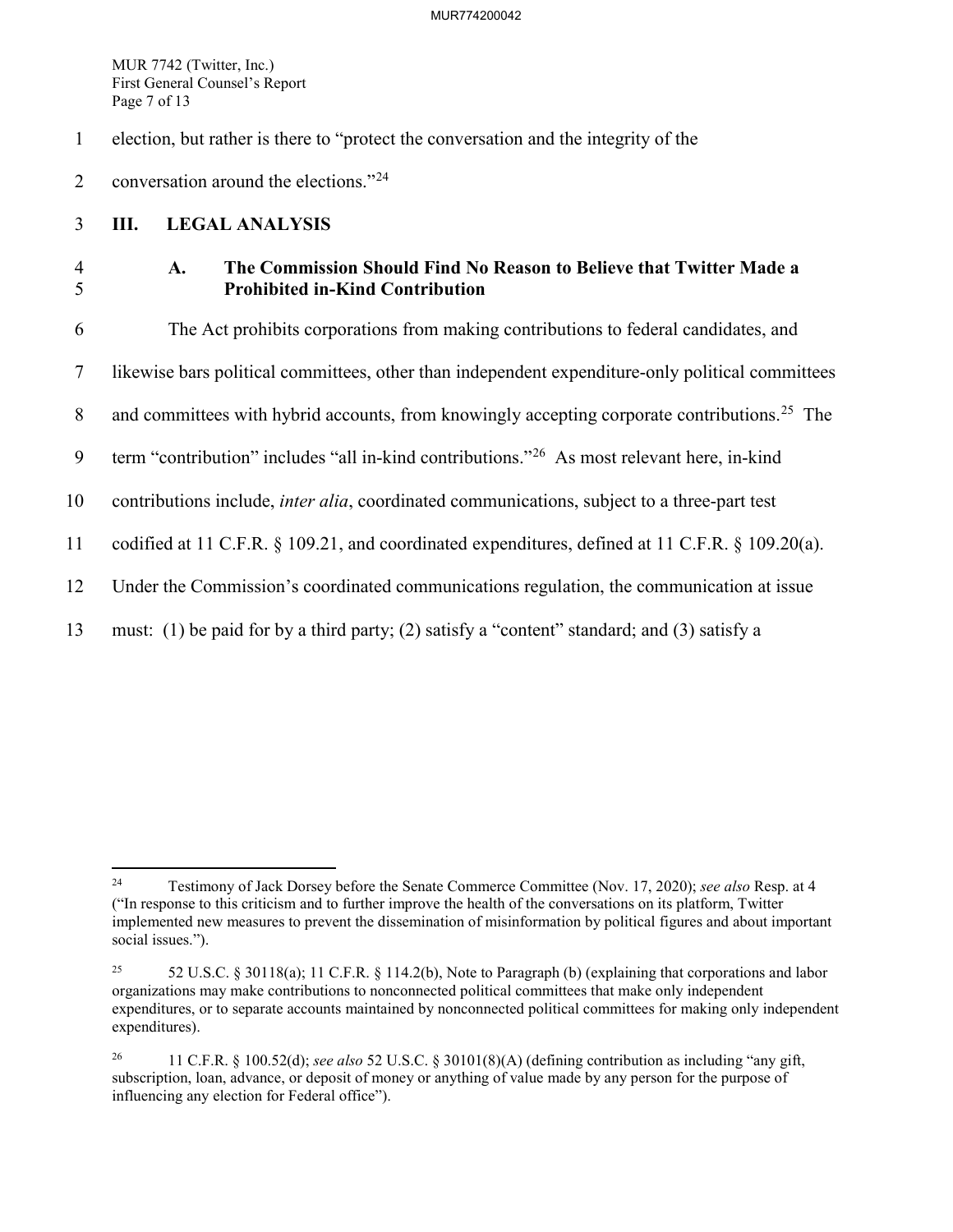MUR 7742 (Twitter, Inc.) First General Counsel's Report Page 8 of 13

| $\mathbf{1}$   | "conduct" standard. <sup>27</sup> All three prongs are required in order for the communication to be        |
|----------------|-------------------------------------------------------------------------------------------------------------|
| $\overline{2}$ | considered a coordinated communication and treated as an in-kind contribution. <sup>28</sup>                |
| 3              | Although the available information suggests that Twitter may have met the first prong by                    |
| $\overline{4}$ | expending corporate resources to add the "fact check" and accompanying article to Trump's                   |
| 5              | tweets, neither the "content" or the "conduct" prongs appear to be satisfied. The content                   |
| 6              | standards in the regulation all require a communication to be either an "electioneering                     |
| $\overline{7}$ | communication" or a "public communication," neither of which appears to apply to Twitter's                  |
| $8\,$          | activities or communications here. <sup>29</sup> An electioneering communication is "any broadcast, cable,  |
| 9              | or satellite communication" that refers to a "clearly identified candidate for Federal office," is          |
| 10             | publicly distributed within a certain time before the election, depending on the office, and meets          |
| 11             | certain requirements regarding the audience, depending on the office. <sup>30</sup> Twitter's "fact checks" |
| 12             | of Trump's tweets were published on the internet, not distributed on broadcast, cable, or satellite,        |
| 13             | and therefore do not legally qualify as electioneering communications. Alternatively, a public              |
| 14             | communication is "a communication by means of any broadcast, cable, or satellite                            |
| 15             | communication, newspaper, magazine, outdoor advertising facility, mass mailing, or telephone                |

<span id="page-7-0"></span><sup>27</sup> 27 11 C.F.R. § 109.21. The content standards include: (1) a communication that is an electioneering communication; (2) a public communication that disseminates, distributes, or republishes campaign materials; (3) a public communication containing express advocacy; (4) a public communication that, in relevant part, refers to a clearly identified House or Senate candidate, and is publicly distributed or disseminated 90 days or fewer before a primary, general, or special election, and is directed to voters in the jurisdiction of the clearly identified candidate; and (5) a public communication that is the functional equivalent of express advocacy. *Id.* § 109.21(c).

The conduct standards include: (1) request or suggestion; (2) material involvement; (3) substantial discussion; (4) common vendor; and (5) former employee or independent contractor. *Id.* § 109.21(d)(1)-(5). A sixth conduct standard describes how the other conduct standards apply when a communication republishes campaign materials. *See id.* § 109.21(d)(6).

<span id="page-7-1"></span><sup>&</sup>lt;sup>28</sup> *Id.* § 109.21(a).

<span id="page-7-2"></span><sup>29</sup> *See id.* § 109.21(c) (content standards).

<span id="page-7-3"></span> $30$  52 U.S.C. § 30104(f)(3) (definition of electioneering communication); 11 C.F.R. § 100.29 (same).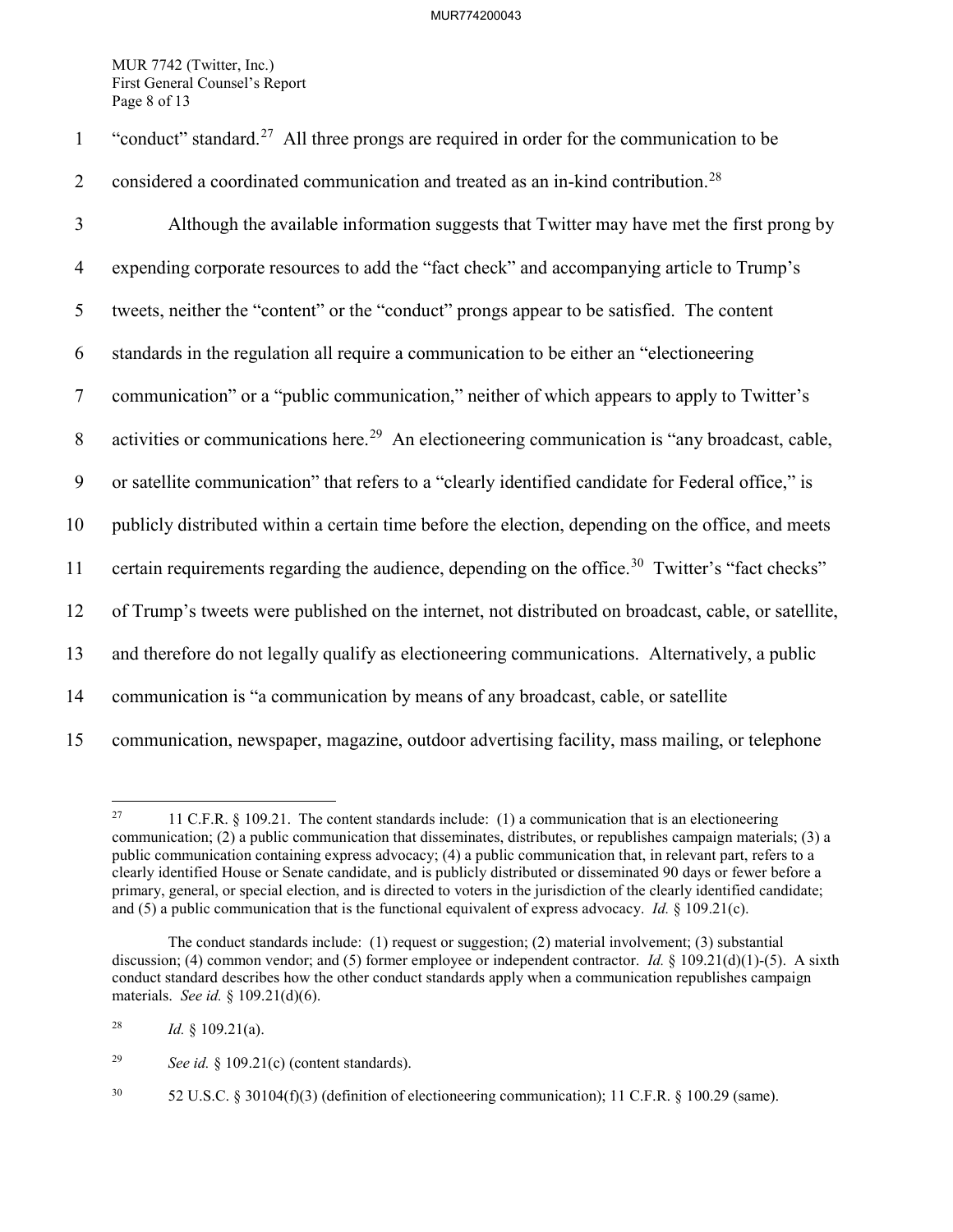MUR 7742 (Twitter, Inc.) First General Counsel's Report Page 9 of 13

1 bank to the general public, or any other form of general public political advertising."<sup>[31](#page-8-0)</sup> The 2 Commission's implementing regulation provides that public communications "shall not include 3 communications over the Internet, except for communications placed for a fee on another 4 person's Web site."<sup>[32](#page-8-1)</sup> While Twitter's "fact check" labels and accompanying article are internet 5 communications, the available information reveals that Twitter did not place them for a fee on 6 another person's website, it placed them on its own website. As such, these posts do not appear 7 to be public communications.

8 It is likewise clear that the conduct prong is not satisfied. Each of the conduct standards 9 requires some interaction with the candidate or campaign regarding the communication, such as 10 a request or suggestion, substantial discussions, or use of a common vendor.<sup>[33](#page-8-2)</sup> There is no 11 indication, either in the Complaint or in any other information we have found, that Twitter added 12 the "fact checks" in coordination with Trump's opponents.<sup>34</sup> Instead, the "fact checks" appear to 13 be part of an ongoing program, and Twitter cites to a different situation in which the labeling 14 appeared to benefit Trump.<sup>[35](#page-8-4)</sup>

15 The available information likewise does not indicate that Twitter's costs in adding the 16 "fact check" labels satisfy the definition of coordinated expenditure — the analysis here focuses

<span id="page-8-0"></span> $\overline{a}$ 

31 52 U.S.C. § 30101(22) (definition of public communication); 11 C.F.R. § 100.26 (same).

<span id="page-8-4"></span>35 Resp. at 9 (asserting that Twitter added a "fact check" label to a tweet from a celebrity that used manipulated media to disparage Trump).

<span id="page-8-1"></span><sup>32 11</sup> C.F.R. § 100.26.

<span id="page-8-2"></span><sup>33</sup> *See id.* § 109.21(d) (content standards); *see also id.* 109.21(e) (stating that an agreement or formal collaboration "is not required for a communication to be a coordinated communication").

<span id="page-8-3"></span><sup>&</sup>lt;sup>34</sup> The Complaint does not specify which opponents. Trump's Democratic opponent in the 2020 race, Joe Biden, was not officially nominated until August 2020, which was several months after the conduct at issue in this case.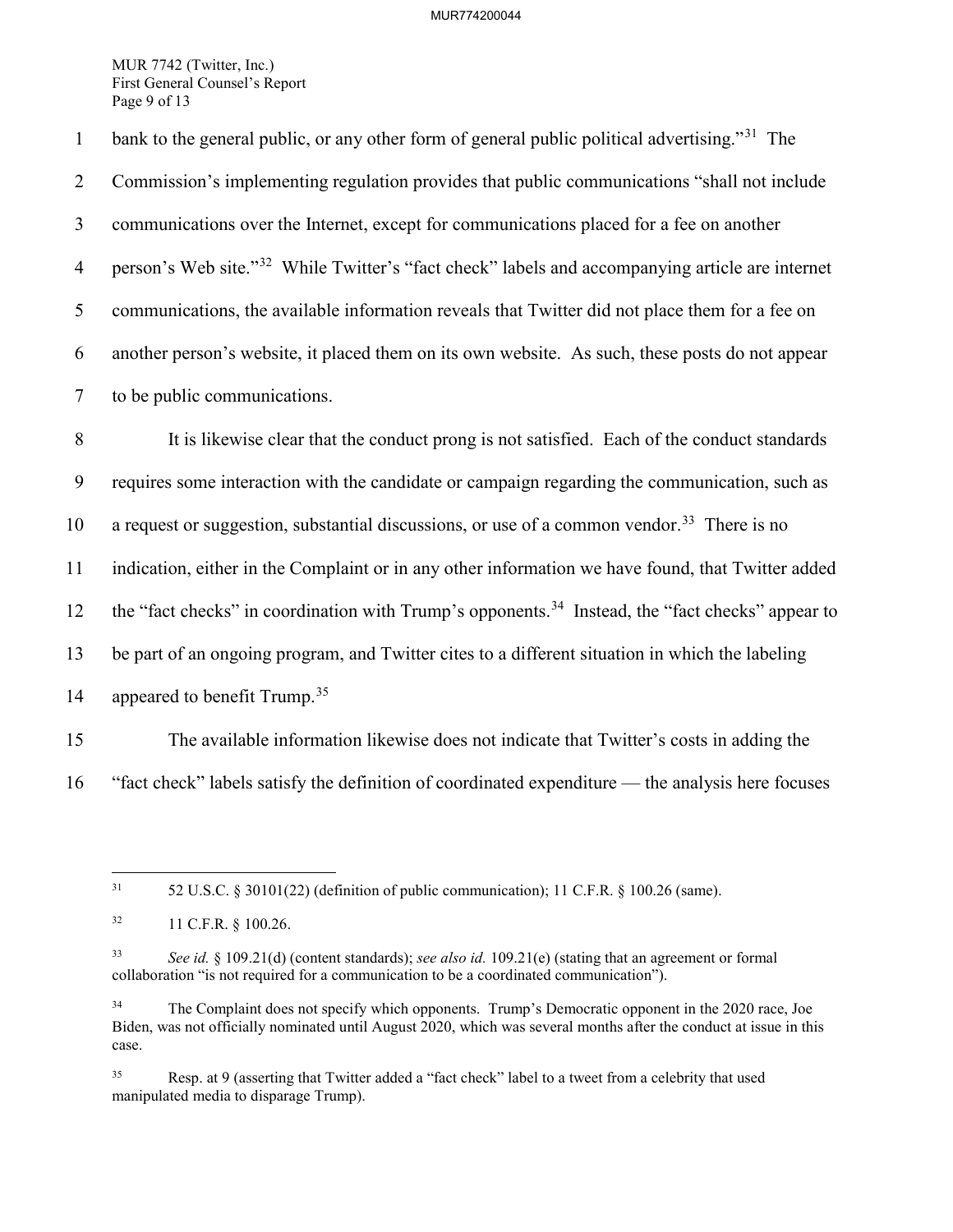MUR 7742 (Twitter, Inc.) First General Counsel's Report Page 10 of 13

1 on any payments by Twitter that were "not made for communications."<sup>[36](#page-9-0)</sup> To the extent that the 2 costs associated with the "fact checks" could be considered something other than 3 communications, there is still nothing to suggest that Twitter made the payments "in cooperation, 4 consultation or concert with, or at the request or suggestion of" any candidates.<sup>37</sup> Again, there 5 are no facts from which to infer that Twitter had such contact with any of Trump's opponents, 6 and Twitter maintains that the "fact checks" at issue were made in accordance with its election- $\frac{7}{7}$  information policies.<sup>38</sup> Accordingly, there is no basis to infer that any payments by Twitter were 8 coordinated expenditures. 9 As discussed above, Twitter's Response also argues that its May 2020 Civic Engagement 10 Policy, which specifically focuses on combatting misinformation in elections, advances Twitter's 11 commercial purpose, rather than an electoral purpose.<sup>[39](#page-9-3)</sup> Twitter argues that, given its terms of 12 use and in light of Commission precedent, it could have "remove[d] [Trump's] Tweets entirely" 13 but chose to take "a more calibrated approach to improve the health of the conversation it hosts 14 while still making the platform available to an important political voice like that of President 15 Trump."<sup>[40](#page-9-4)</sup> It further contends that "[t]hese decisions were made by applying a nonpartisan 16 policy to further the company's business objective of maintaining a healthy platform for 17 discussion."<sup>[41](#page-9-5)</sup> Although the information in the record appears to be consistent with this

 $\overline{a}$ 

<span id="page-9-0"></span><sup>36</sup> Coordinated and Independent Expenditures, 68 Fed. Reg. at 425; *see* Advisory Op. 2011-14 at 4 (Utah Bankers Ass'n).

<span id="page-9-1"></span> $37$  52 U.S.C. § 30116(a)(7)(B)(i); 11 C.F.R. § 109.20(a).

<span id="page-9-2"></span><sup>38</sup> Resp. at 11.

<span id="page-9-3"></span><sup>39</sup> *Id*. at 1-2, 10-12.

<span id="page-9-4"></span><sup>40</sup> *Id.* at 11.

<span id="page-9-5"></span><sup>41</sup> *Id.*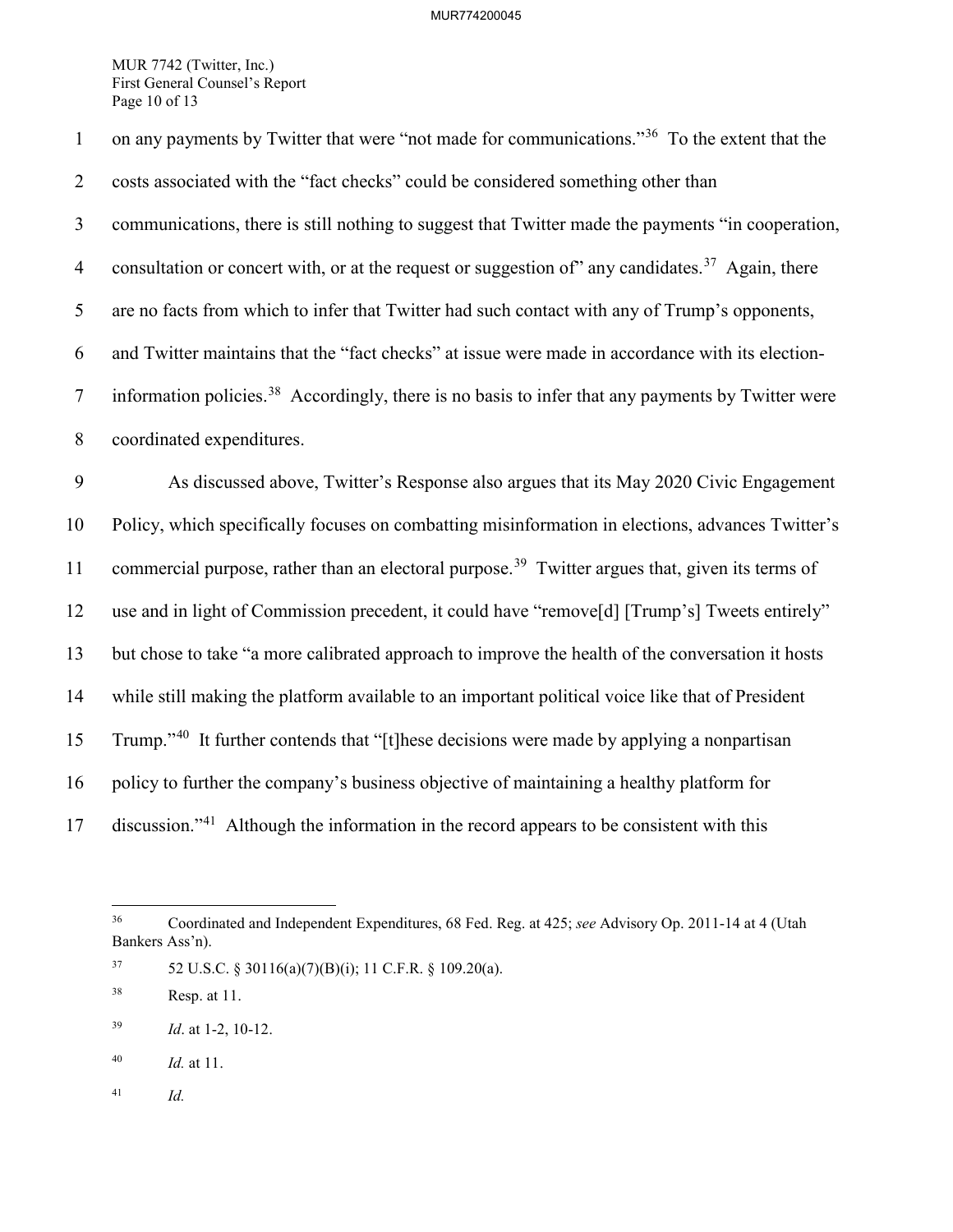MUR 7742 (Twitter, Inc.) First General Counsel's Report Page 11 of 13

| $\mathbf{1}$     | argument in light of Twitter's terms of use and policies, <sup>42</sup> as set forth above, Twitter's actions in               |
|------------------|--------------------------------------------------------------------------------------------------------------------------------|
| $\overline{2}$   | labeling Trump's tweets did not meet the criteria for an in-kind contribution in the first place.                              |
| 3                | Finally, the Complaint alleges that Twitter qualifies as a debate platform but fails to                                        |
| $\overline{4}$   | comply with the Commission's debate regulations. <sup>44</sup> As an initial matter, although Twitter may                      |
| 5                | be said to be providing a forum for debate and discussion, it is almost certainly not a "debate"                               |
| 6                | within the meaning of Commission regulations. <sup>45</sup> More saliently, those regulations operate as an                    |
| $\tau$           | exception for activity that may otherwise be considered a contribution or expenditure. Because,                                |
| 8                | as explained above, Twitter's alleged activities in connection with these matters are not                                      |
| $\boldsymbol{9}$ | contributions in the first place, determining whether the exception would apply is unnecessary.                                |
| 10               | For the foregoing reasons, we recommend that the Commission find no reason to believe                                          |
| 11               | that Twitter violated 52 U.S.C. $\S$ 30118(a) by making prohibited in-kind contributions.                                      |
| 12<br>13         | <b>B.</b><br>The Commission Should Find No Reason to Believe that Twitter Made an<br><b>Unreported Independent Expenditure</b> |
| 14               | An "independent expenditure" is an expenditure "for a communication expressly                                                  |
| 15               | advocating the election or defeat of a clearly identified candidate" that is not coordinated with                              |
| 16               | the candidate or the candidate's committee. <sup>46</sup> The term "expressly advocating" means any                            |

<span id="page-10-0"></span> $\overline{a}$ 42

<span id="page-10-1"></span>44 *See* Compl. at 2, 12.

First Gen. Counsel's

Rpt., MURs 7443, 7447, 7550 (Twitter, Inc.) (recommending that the Commission find no reason to believe when Twitter temporarily changed the way search results were displayed, banned a candidate, and suspended an account for a commercial purpose)

<span id="page-10-2"></span><sup>45</sup> *Accord* First Gen. Counsel's Rpt.at 11, MUR 7443, 7447, & 7550 (Twitter, Inc.) (recommending same).

<span id="page-10-3"></span><sup>46 11</sup> C.F.R. § 100.16(a) (definition of independent expenditure); *see also* 52 U.S.C. § 30101(17) (same).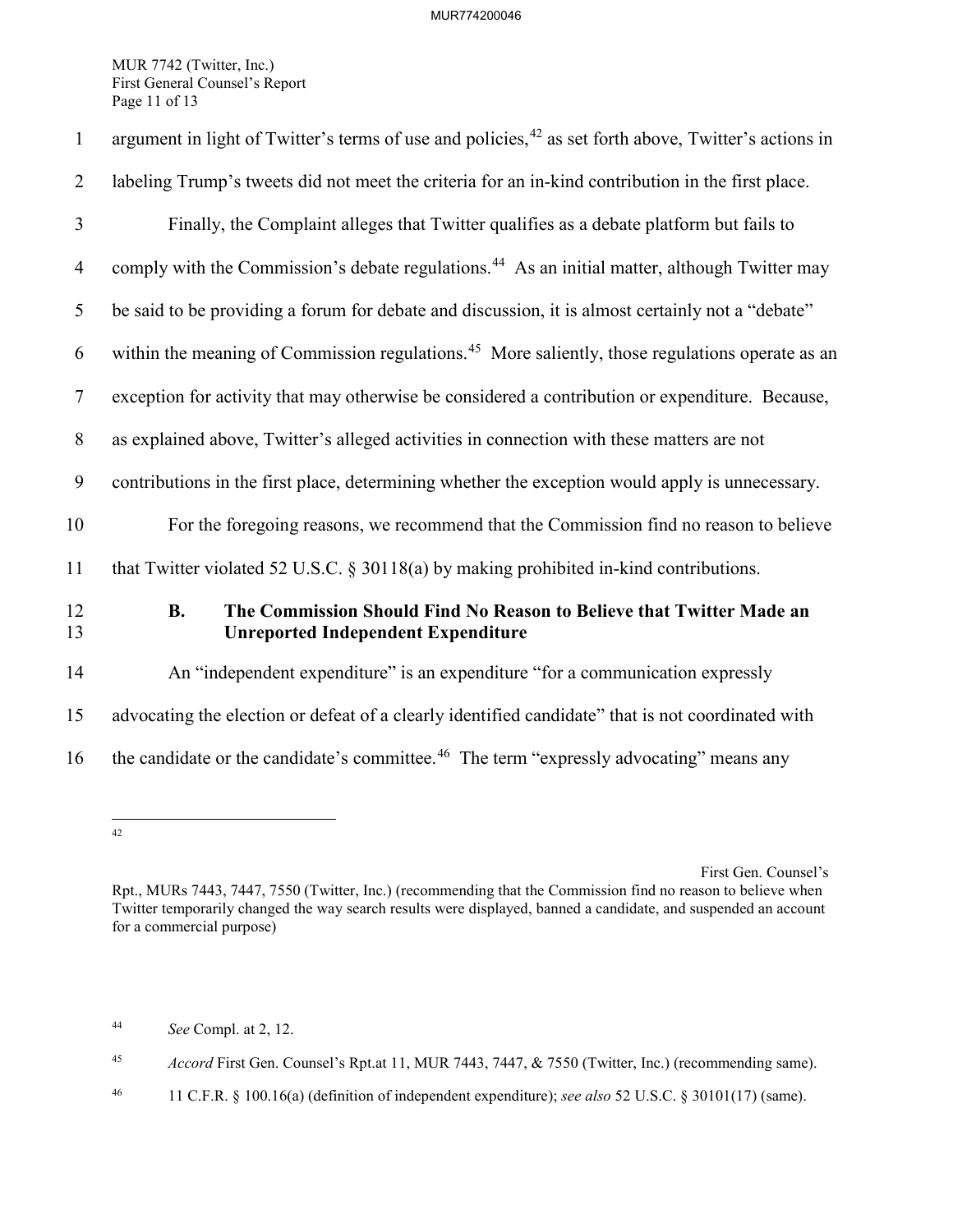MUR 7742 (Twitter, Inc.) First General Counsel's Report Page 12 of 13

1 communication that: (1) uses phrases or words such as "vote for," "elect," "defeat," etc., "which 2 in context can have no other reasonable meaning than to urge the election or defeat of one or 3 more clearly identified candidate(s);" or (2) "[w]hen taken as a whole and with limited reference 4 to external events, such as the proximity to the election, could only be interpreted by a 5 reasonable person as containing advocacy of the election or defeat of one or more clearly 6 identified candidate(s)."<sup>[47](#page-11-0)</sup> Every person (other than a political committee) who makes 7 independent expenditures in an aggregate amount or value in excess of \$250 during a calendar 8 vear shall file a statement with the Commission.<sup>[48](#page-11-1)</sup> 9 In this case, Twitter's "fact checks" contain no express advocacy opposing Trump or 10 supporting his opponents. The Complaint argues that "by arbitrarily and capriciously 'fact-11 checking' Republican President Trump from its news-coverage website, Twitter has engaged in 12 express advocacy against President Trump and in favor of his opponents."<sup>[49](#page-11-2)</sup> That argument is 13 not borne out by the content of Twitter's post, however, which does not reference his status as a 14 candidate, the upcoming election, or exhort readers to vote in a certain way. Instead, it describes 15 Trump's tweets as "unsubstantiated" and references various news sources that cast doubt on his 16 claims.<sup>[50](#page-11-3)</sup> Although these statements are critical of Trump, they do not meet the Commission's 17 definition of "express advocacy."

18 Because the activity at issue does not contain express advocacy, Twitter's costs to engage 19 in that activity does not qualify as an independent expenditure. We therefore recommend that

<span id="page-11-3"></span>50 *See supra* n.19 and accompanying photo.

<sup>47</sup> 11 C.F.R.  $\S$  100.22(a)-(b).

<span id="page-11-1"></span><span id="page-11-0"></span><sup>48 52</sup> U.S.C. § 30104(c)(1); *see also* 11 C.F.R. § 114.10(b) (independent expenditure reporting requirements for corporations and labor organizations).

<span id="page-11-2"></span><sup>49</sup> Compl. at 14.